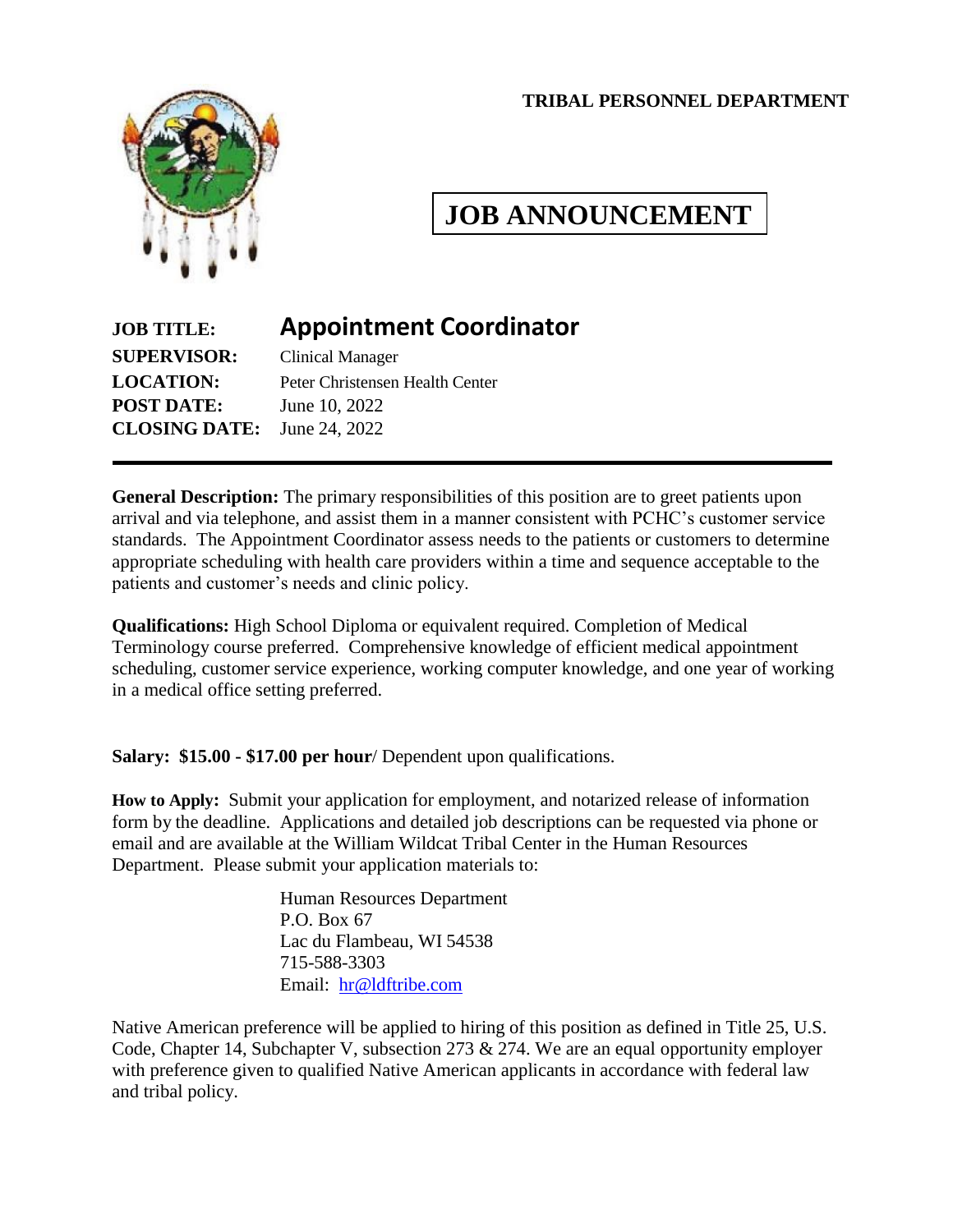#### **Lac du Flambeau Band of Lake Superior Chippewa Indians Nonexempt Position Description**

## **A. TITLE OF POSITION**: Appointment Coordinator

**B. DEPARTMENT:** Peter Christensen Health Center

**C. SUPERVISOR'S TITLE:** Clinical Manager

**D. DESCRIPTION OF DUTIES:** The Appointment Coordinator is responsible for the coordination of appointment desk functions including patient relations, appointment scheduling, telephone duties, patient registration and handling of patient inquires. Specific responsibilities include but are not limited to;

- 1. Represent our office positively throughout this encounter and work to create a comfortable and relaxed, yet professional and competent feel to the appointment desk and waiting area.
- 2. Promptly update schedule changes and coordinate efficient patient flow.
- 3. Operates computer and phone system to appropriately and accurately schedule, change, cancel, coordinate and confirm appointments including ancillary tests and procedures for patients and customers.
- 4. Answer all incoming telephone calls in a professional and friendly manner and route to appropriate extensions or task messages. If unable to provide accurate responses to technical or department/specific questions, refer patient to appropriate personnel for assistance.
- 5. Follows up with patients in a timely manner that are late for appointments or did not show.
- 6. Print and mail rescheduled appointment reminder letters.
- 7. Monitor and update patient demographics when necessary.
- 8. Assign and update patient provider information.
- 9. Maintain provider template changes such as closing off provider/clinic schedules as needed and creating new templates.
- 10. Maintains strictest confidentiality according to HIPAA standards.
- 11. Attends meetings and educational activities as required.
- 12. Identifies appropriate quality controls for assigned areas of responsibility and ensures that monitoring as well as process improvement is occurring.
- 13. Assists in policy and procedure review for applicable department.
- 14. Works towards achieving implementation of AAAHC certifications and conducts appropriate follow up.
- 15. Regular attendance is required in order to carry out the essential functions of the position.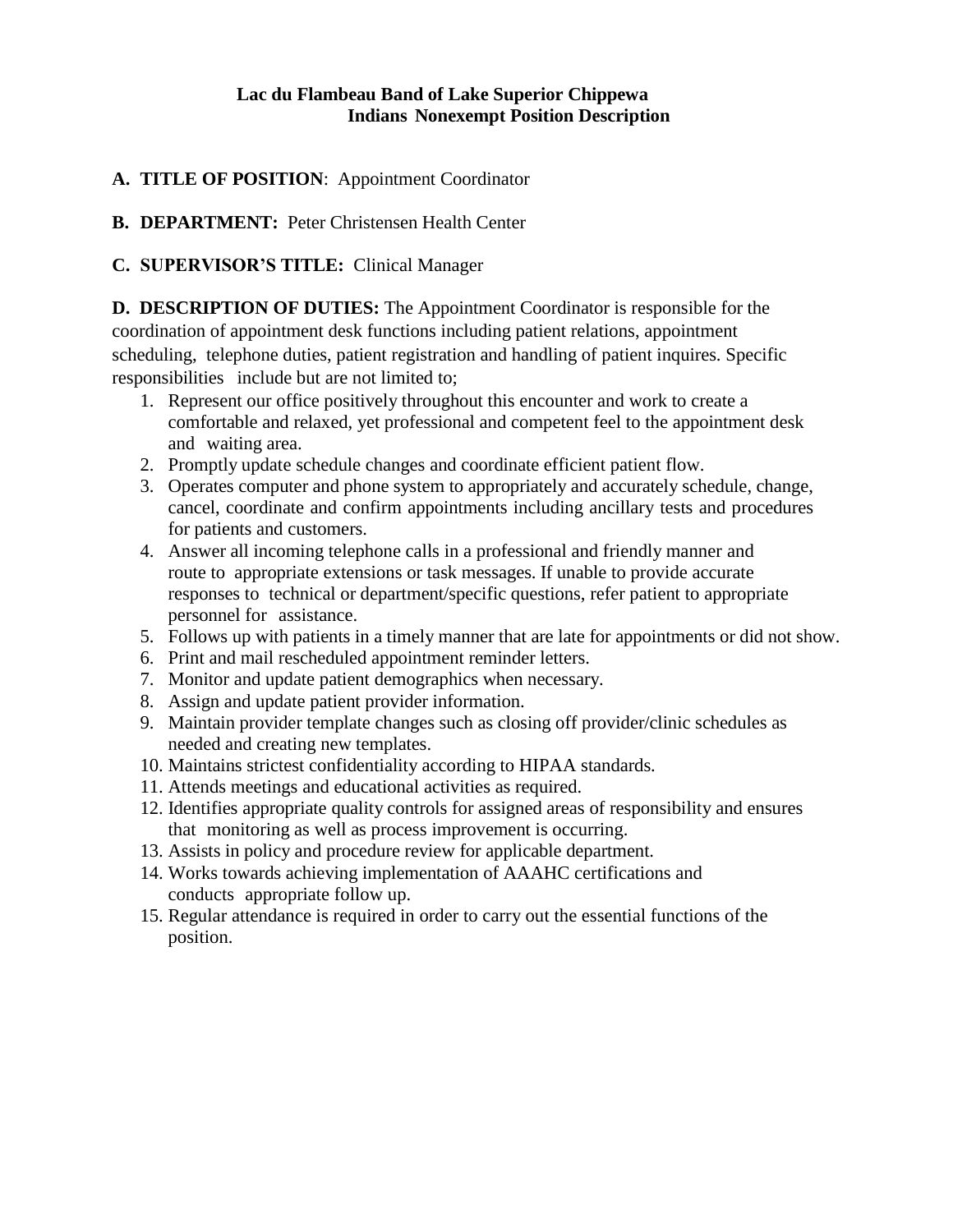#### **E. POSITION RELATIONSHIPS:**

- 1. **Internal:** Must be able to work in a team atmosphere which allows a high level of patient care to be delivered.
- 2. **External:** Must maintain professionalism with several specialty practices, hospitals, community resources, public health departments and all other agencies deemed necessary to provide comprehensive patient care.

#### **F. SUPERVISORY RESPONSIBILITIES:** None

- **G. SUPERVISION RECEIVED:** Reports directly to the Clinical Manager
- **H. EDUCATION:** High School Diploma or equivalent, completion of Medical Terminology course preferred.
- **I. EXPERIENCE:** Comprehensive knowledge of efficient medical appointment scheduling, customer service experience, working computer knowledge, and one year of work in a medical office setting. Ability to obtain and maintain HeartSaver certification within 6 months of employment required.

#### **J. SKILLS**:

**1)** Excellent written and verbal communication skills; as well as organizational and critical thinking skills.

**2)** Knowledge of administrative and clerical procedures and systems including word processing; including managing electronic health record systems.

- **3)** Excellent customer service skills when working with staff and the public.
- **4)** Have working knowledge of medical terminology and abbreviations.
- **5)** Proper telephone etiquette and professionalism.
- **6)** Understanding and implementation of HIPAA standards.

**7)** To function effectively under stress and offer assistance to apprehensive patients, family members and clinic staff in a professional manner.

- **8)** Effectively participate as a team member by providing willing assistance to co-workers.
- **9)** Have working knowledge of and apply the concepts of medical terminology and abbreviations.

## **K. WORKING ENVIRONMENT:**

- 1. **Work Conditions:** Fast paced clinical office setting.
- 2. **Exposure to Hazards:** May be exposed to situations where a patient's behavior may create undesirable conditions. Daily exposure to bodily fluids and communicable disease.
- 3. **Physical Requirements:** Prolonged sitting with occasional standing and walking. Lifting up to 25 lbs.; occasionally and operating office equipment.
- **L. BEHAVIOR:** The vision, goals and objectives of the Lac du Flambeau Band of the Lake Superior Chippewa Indians requires the Appointment Coordinator to perform in both a professional and personable manner. The manner in which the employee relates to fellow employees, customers and visitors is considered parallel in importance to technical knowledge and ability. Respect and consideration given to the dignity of each customer, visitor and fellow employee is a requisite of successful job performance. Any attitude or